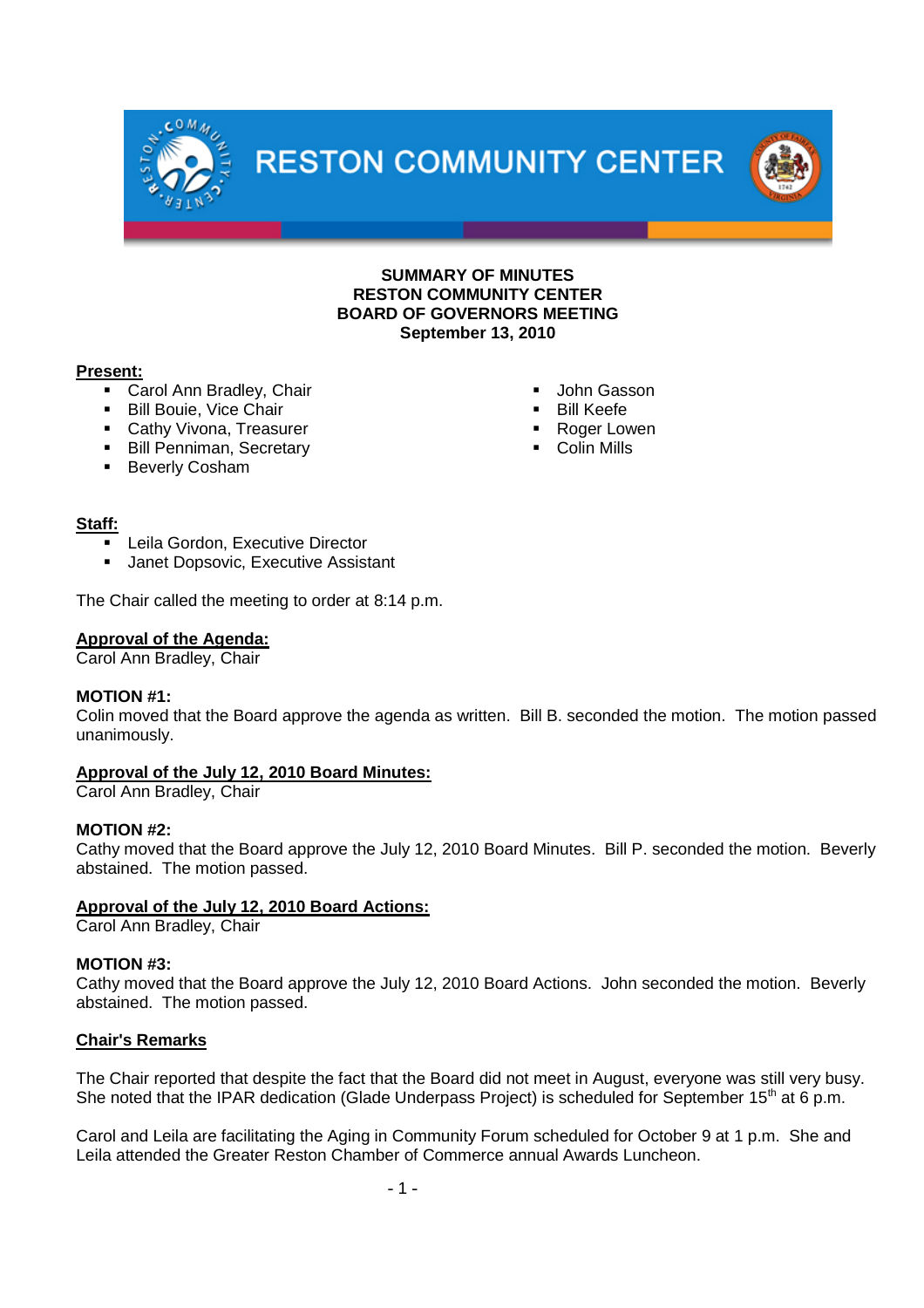The Chair participated in interviews for the Executive Assistant position.

She is enrolled in the Senior Abstract Art Class and has signed up for Yoga.

#### **Citizens Input**

No citizens were present.

#### **Board Member Input on Activities Attended**

Bill Keefe has been very busy with the Task Force, attending Reston Town Center and Wiehle Avenue subcommittee meetings and is taking the digital camera course.

Roger Lowen has been away for most of the summer and is looking forward to getting more active now.

Cathy Vivona has been playing bridge.

Bill Bouie has been busy with IPAR activities and encouraged the Board to attend the dedication on Wednesday.

Bill Penniman has been attending Task Force meetings and has been busy with the Wiehle Avenue subcommittee, which he co-Chairs. He has completed one table in the woodshop, has started another and is taking the sculpture class.

Colin Mills has been attending Task Force meetings and focusing on his family. He is recharged and ready for a "Fall of fun" at RCC.

Beverly Cosham attended three Take a Break Concerts, a Reston Historic Trust book signing, the SWGS meetings to gather input on the space plan for the Lake Anne expansion, and several Reston Multicultural Festival planning meetings. The Festival is on September 25<sup>th</sup> at 11 a.m. and everyone is invited to attend. Her grandchildren attended RCC summer camps.

John Gasson attended the Asian Festival and several IPAR meetings.

#### **Committee Reports**

Bill Bouie reported that the Long Range Planning Committee met earlier in the evening and discussed the LA Expansion timeline and Space Plan; the budget memo and agency fund statement; reviewed the calendar for September and October; and discussed RCC recommendations to task force representatives.

#### **MOTION #4:**

Colin moved that the Board approve the Committee report. Bev seconded the motion. The motion passed unanimously.

#### **Executive Director's Report**

Leila Gordon, Executive Director.

The report was summarized and submitted for the record. She also noted that the Reston Accessibility Committee is holding a session for people interested in, and who want to see, accessibility in shopping centers, etc. The session will be held at 9 a.m. in the Reston Association Headquarters on September 30<sup>th</sup>. The event is free and open to the public.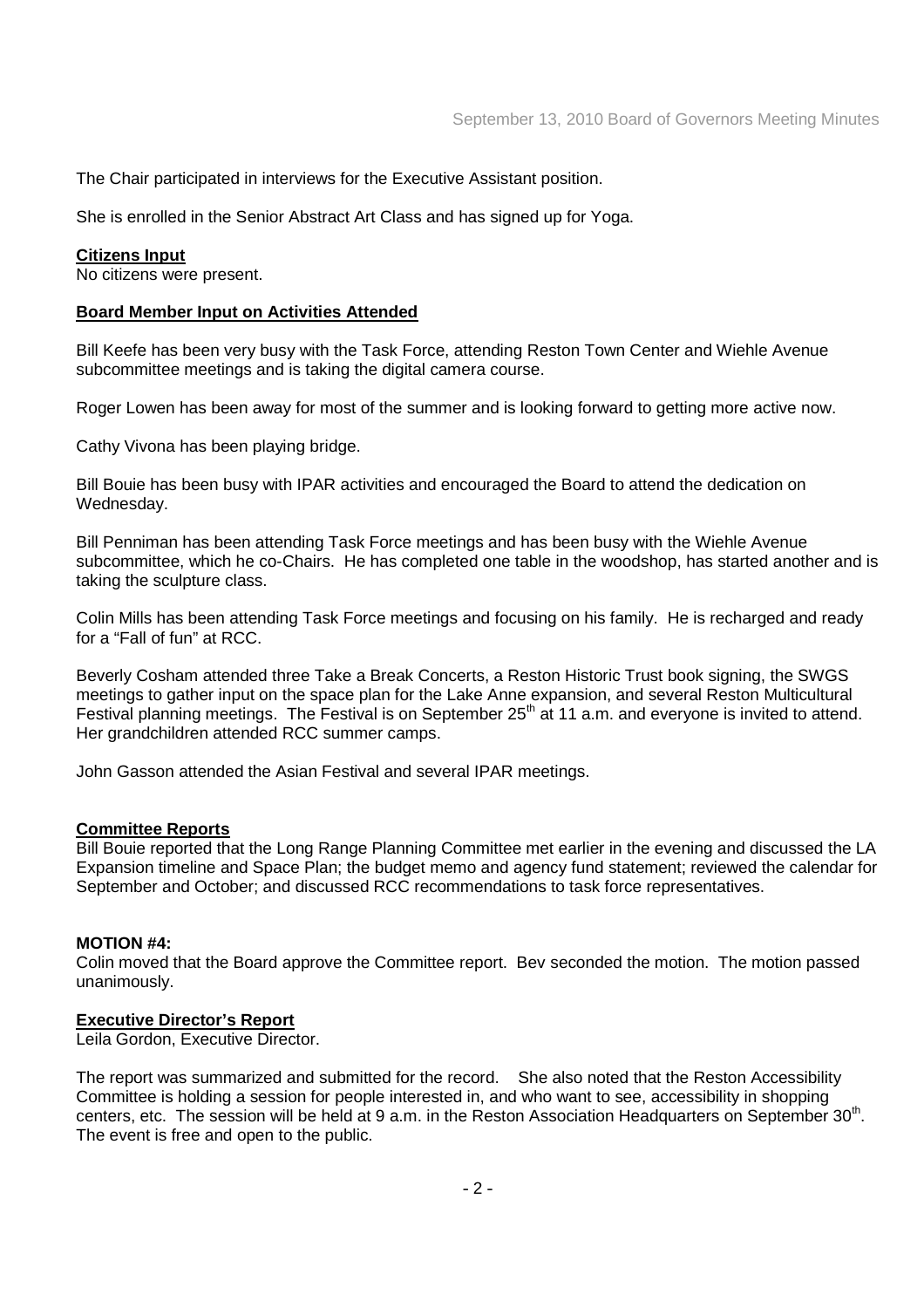Throughout October, RCC and Reston Historic Trust are collaborating on activities to celebrate RTC's 20<sup>th</sup> Anniversary.

Leila encouraged the Board to attend Paul Goldberger's talk on the importance of great architecture and design in communities. The event is at 7 p.m. on October 5<sup>th</sup> in the CenterStage.

Bill Penniman added that given the experience of the Candidates, the Board has agreed to forego the Candidates Orientation that was scheduled for September 14<sup>th</sup>.

#### **Old Business**

There was no old business.

#### **New Business**

There was no new business.

#### **Adjournment**

#### **MOTION #8:**

Colin moved that the meeting be adjourned. Bill B. seconded the motion. The motion passed unanimously.

The Chair adjourned the meeting at 8:31 p.m.

 $2018$ 

Carol Ann Bradley, Chair

Date